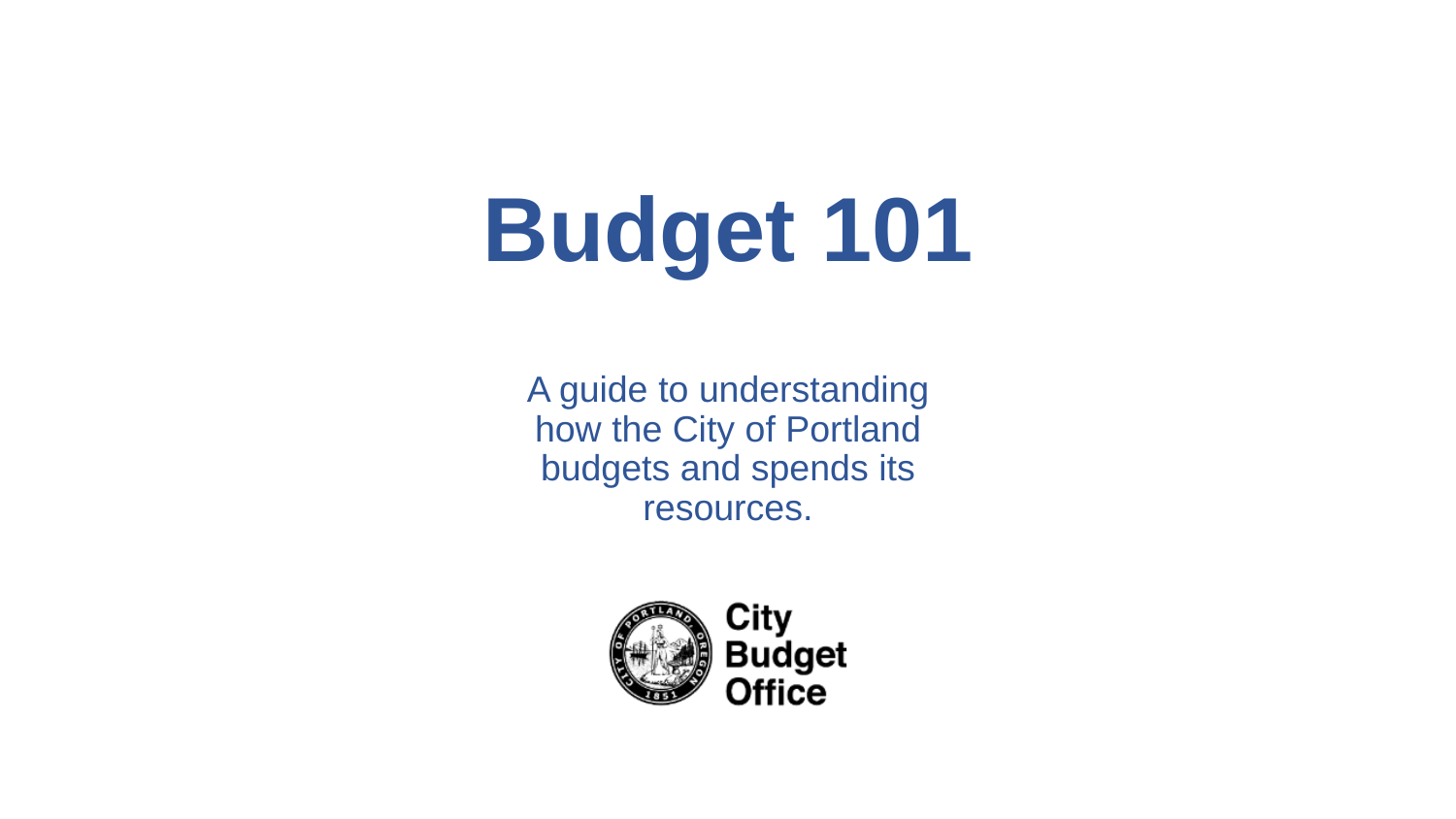## **What services does the City provide?**

- **Transportation** includes traffic, parking, streetcar, and road maintenance
- **Public Safety** includes police, fire, and emergency management and communications
- **Parks, Recreation, & Culture** includes city parks, golf, and the Portland International Raceway
- **Public Utilities** include environmental services, sewer, hydroelectric power, and water.
- **Community Development** includes development services and permitting, planning and sustainability, community and civic life, housing and cable franchising.
- **Legislative, Administration, & Support** include attorney, auditor, government relations, equity and human rights, management & finance.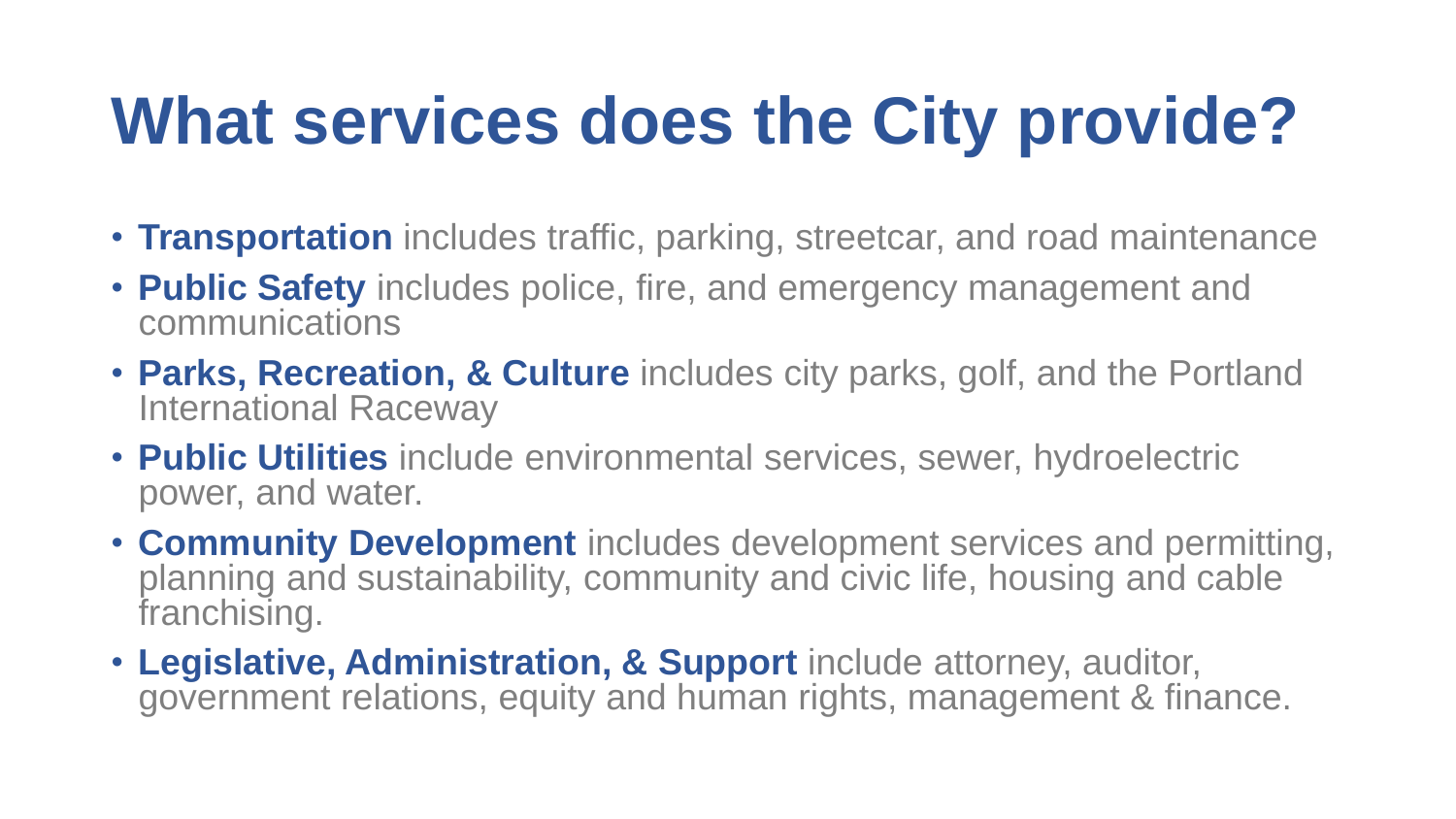## **Why does the City only provide these services?**

In 1983, the City of Portland and Multnomah County entered into an agreement about which government would supply select services. Multnomah County passed **Resolution A,** which codified this agreement.

Even though the resolution laid out discrete responsibilities between the two jurisdictions, there have been overlapping efforts since the resolution's adoption 36 years ago.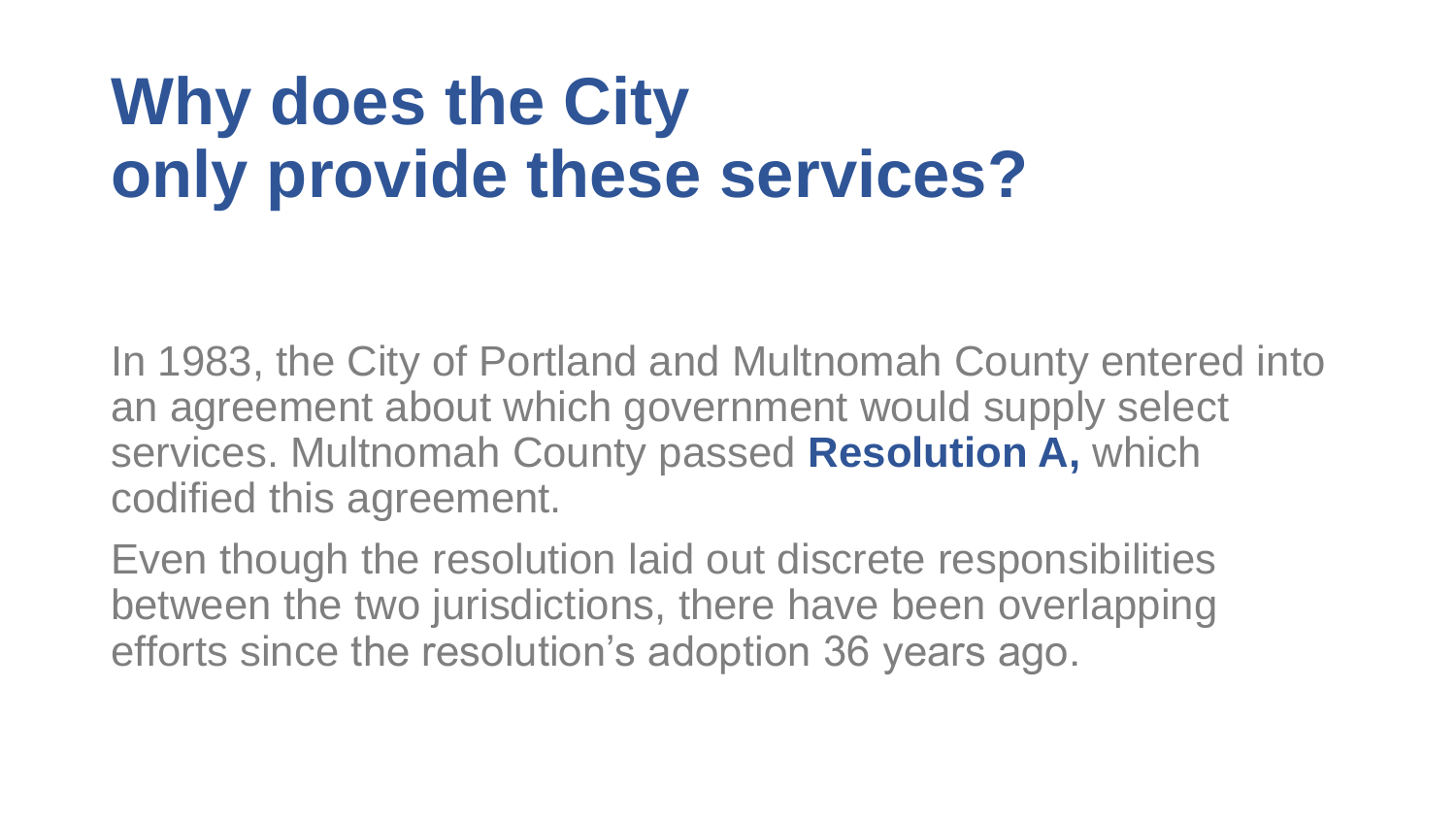## **Resolution A established that…**

### **The City of Portland**

### **Multnomah County**

- Will primarily provide urban services to its citizens, such as **public safety**, **transportation** infrastructure and management, **parks and recreation**, and **water** and **sewer services.**
- Will primarily provide **assessment** and **taxation**, **elections**, **corrections**, **libraries**, and **health** and **social services**.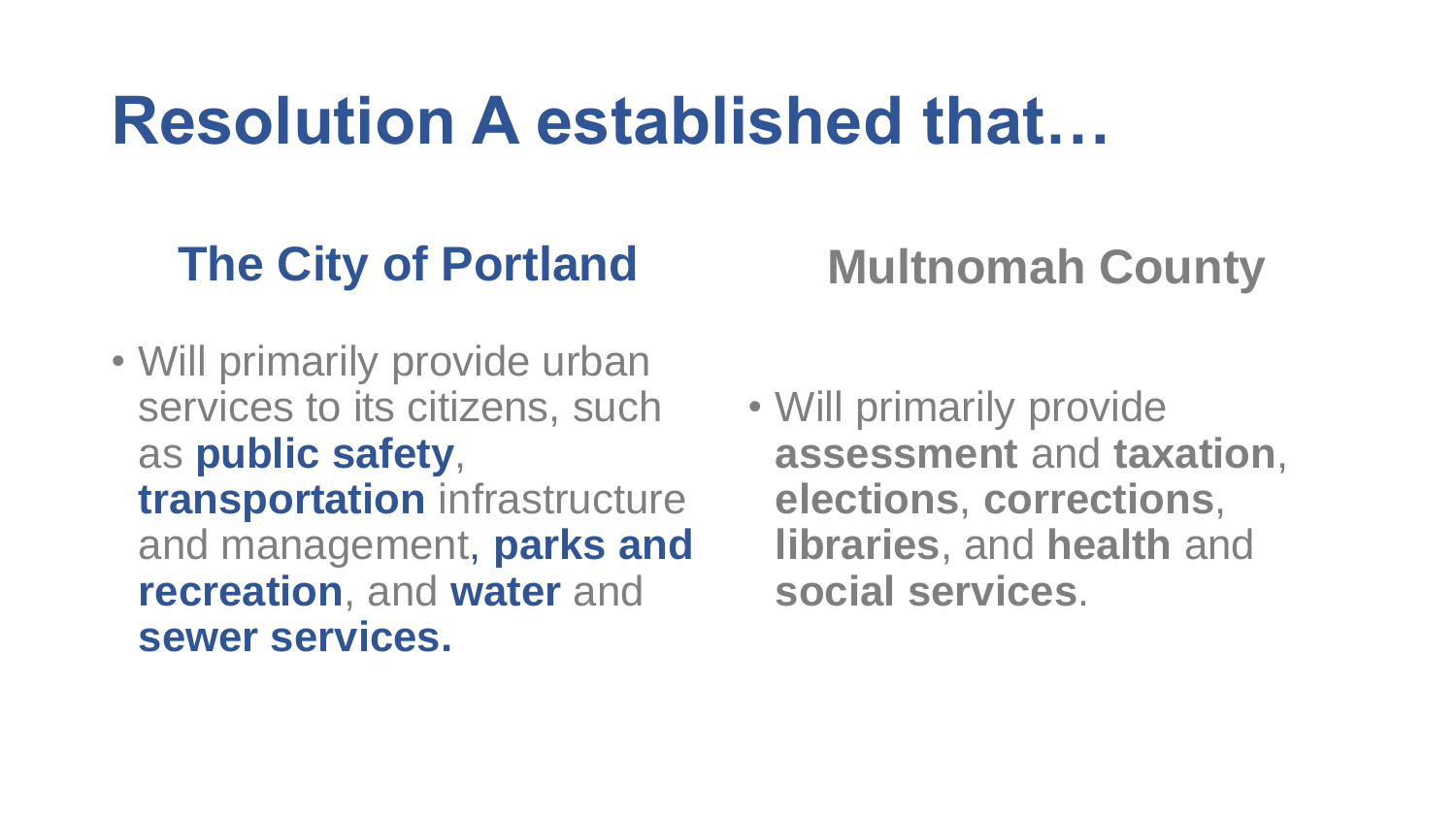## **Where does the money come from?**

**Bond & Notes Proceeds** are sold to the public to fund major infrastructure projects

**Beginning Fund Balance** represents the remaining balance of City resources each year, after liabilities are deducted (and represents a major portion of resources that *will* be spent in the next year).

**Services Charges & Fees** are collected for services such as water, sewage, parks and parking.

**Taxes** are made a revenue mix comprised of property, lodging, license and gas taxes (among others).

**Grants** represent assistance provided by other organizations to help fund specific programs.

**Licenses & Permits** are revenues collected by the City when they regulate activities such as construction, business, and use of public spaces.

**Miscellaneous Revenues** include investment interest, capital asset sales, assessment collections, miscellaneous sales, private grants and donations, loan repayments, and refunds.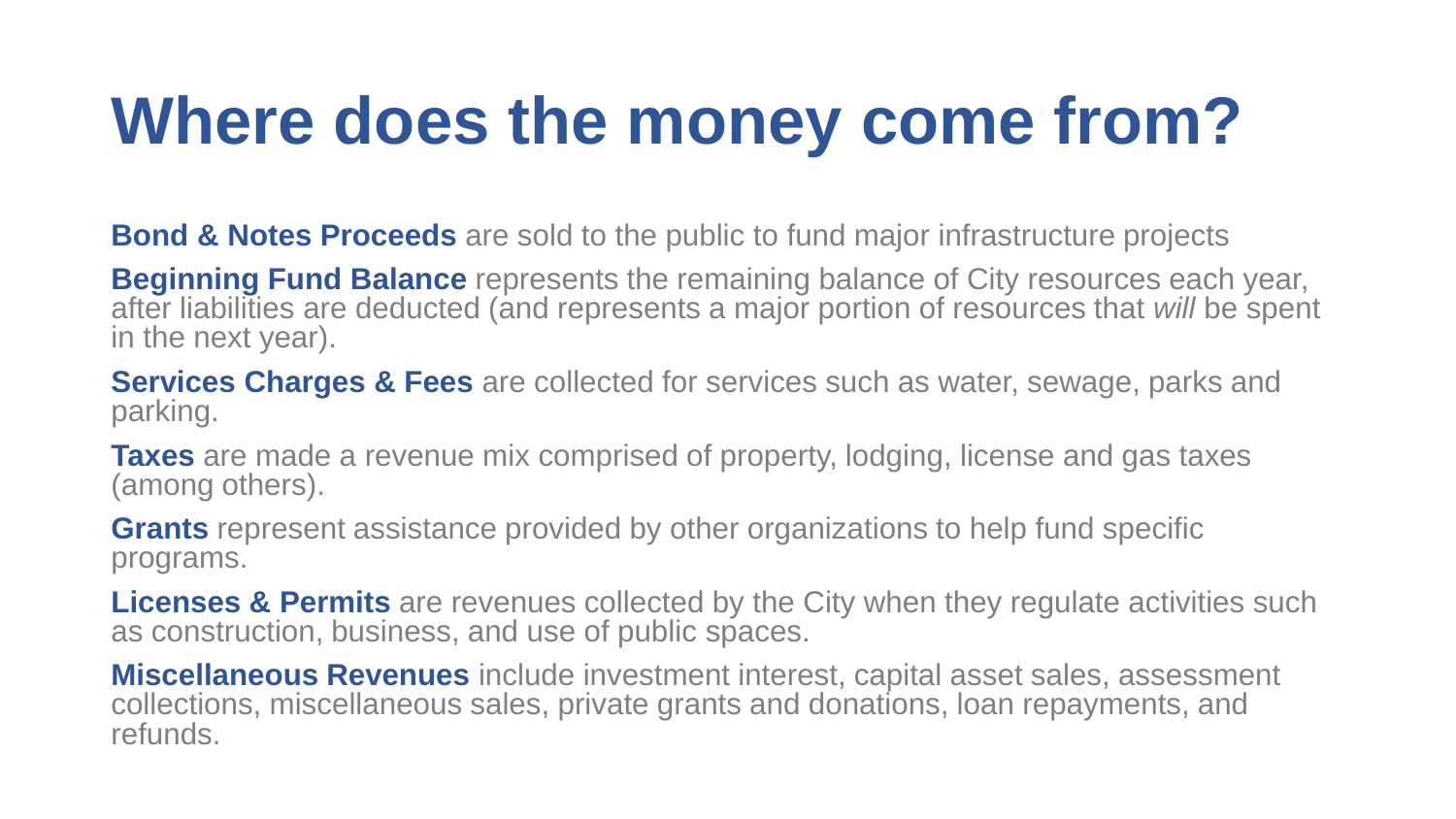## **How does the City get its money?**

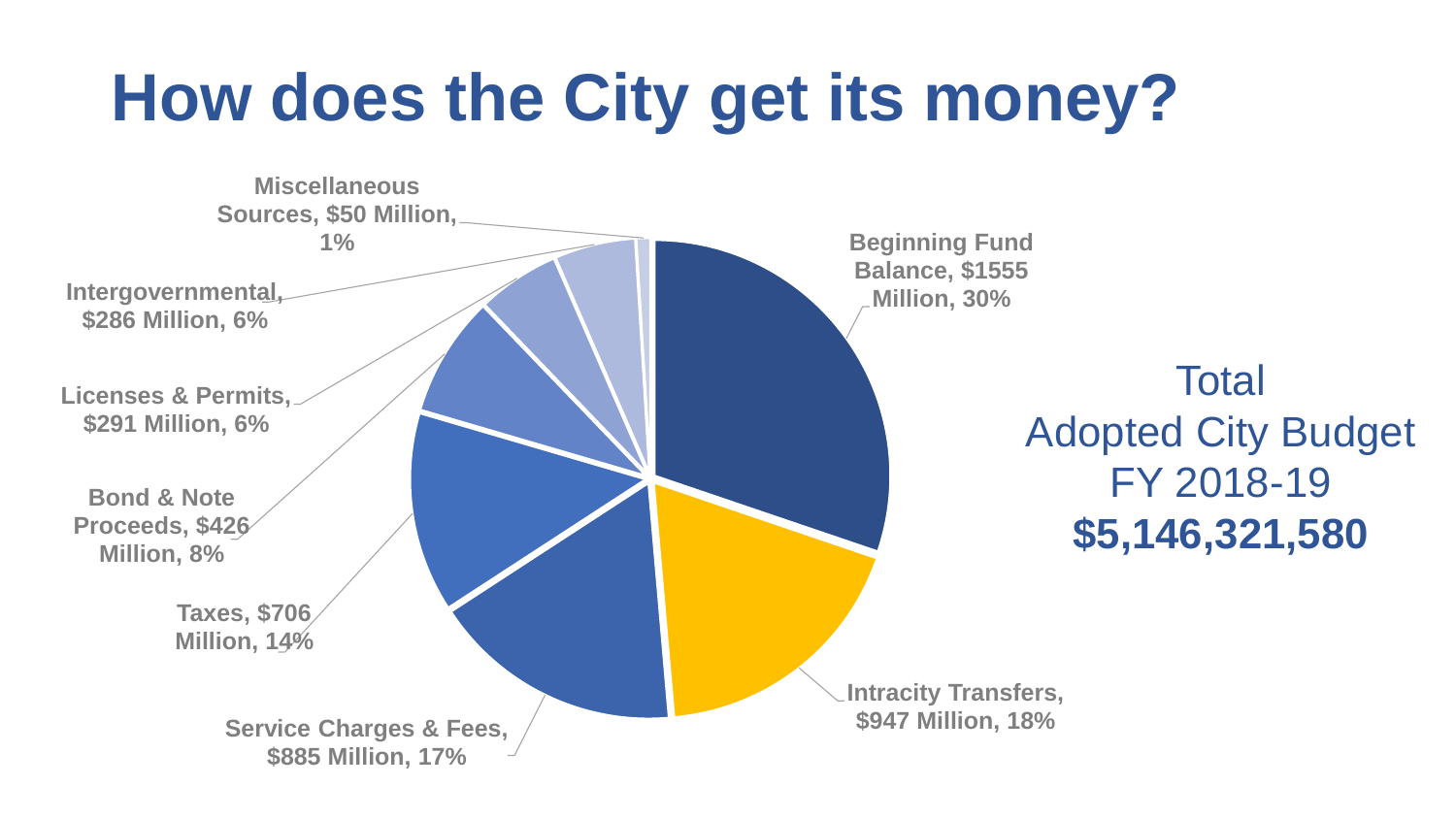## **How is the money allocated?**

- The **General Fund** can be used for anything allowed by City Charter.
	- The majority of general fund resources are spent on **Police**, **Fire & Rescue**, and **Parks & Recreation**
- **Other City Funds** are dedicated to specific uses.
	- Water and Sewer Fees pay for related system and infrastructure maintenance and improvements.
	- Building Permit fees support development services.
	- Parks fees support recreation services.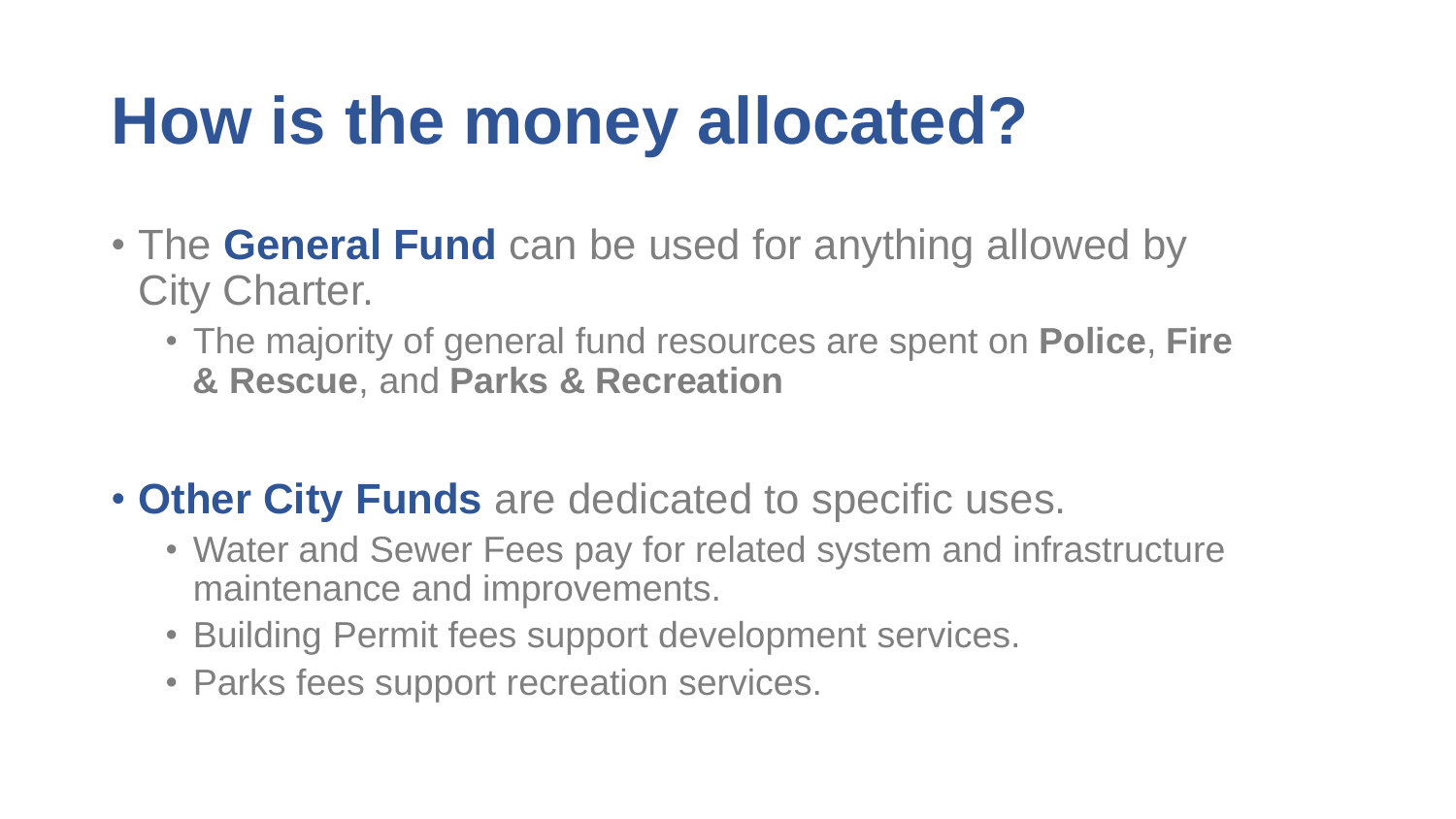#### **How are total City bureau expenses distributed?**

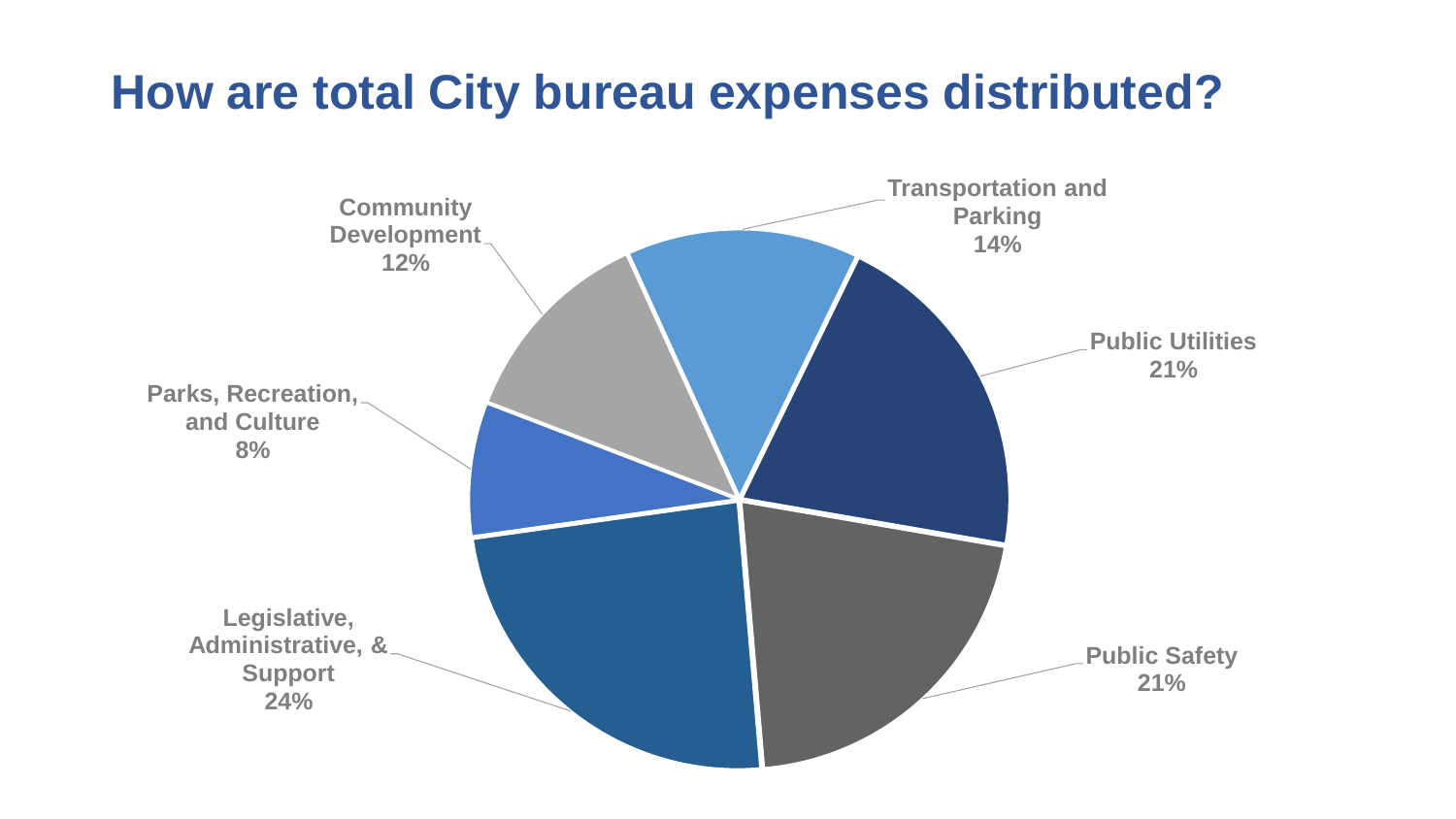#### **What percentage of the City's budget is General Fund?**

## Total General Fund **\$681.6 Million**

## Total All Funds **\$5.1 Billion**

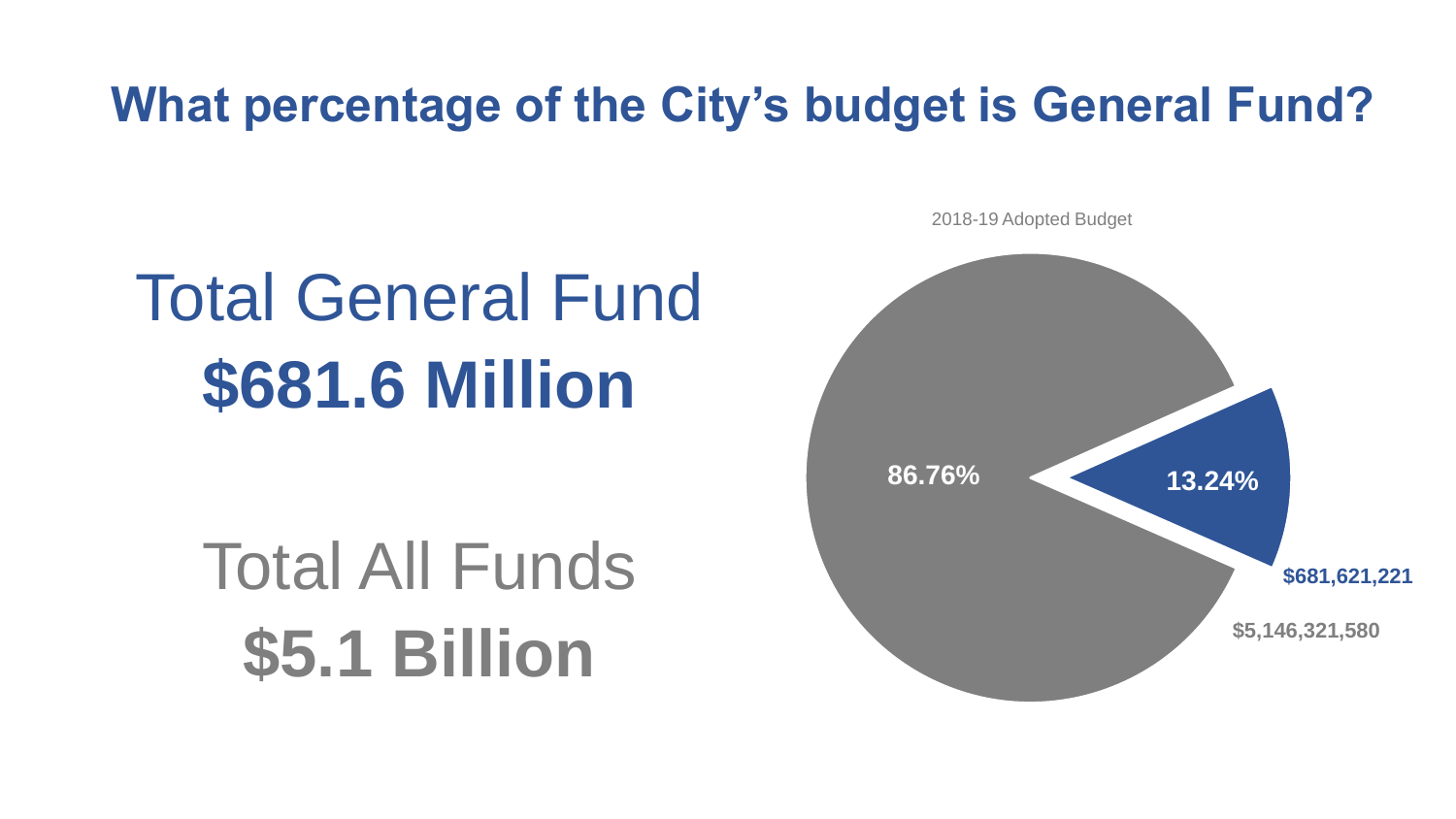#### **What are General Fund resources comprised of?**

**4.7%, \$32 Million 5.0%, \$34 Million 5.1%, \$35 Million 5.3%, \$36 Million 10.2%, \$69 Million 12.8%, \$87 Million 19.0%, \$130 Million 37.9%, \$258 Million Inetergovernmental Revenues Transient Lodging Taxes Beginning Fund Balance Service Charges & Other Transfers from Other Funds Utility License Fees Business Licenses Property Taxes**

2018-19 Adopted Budget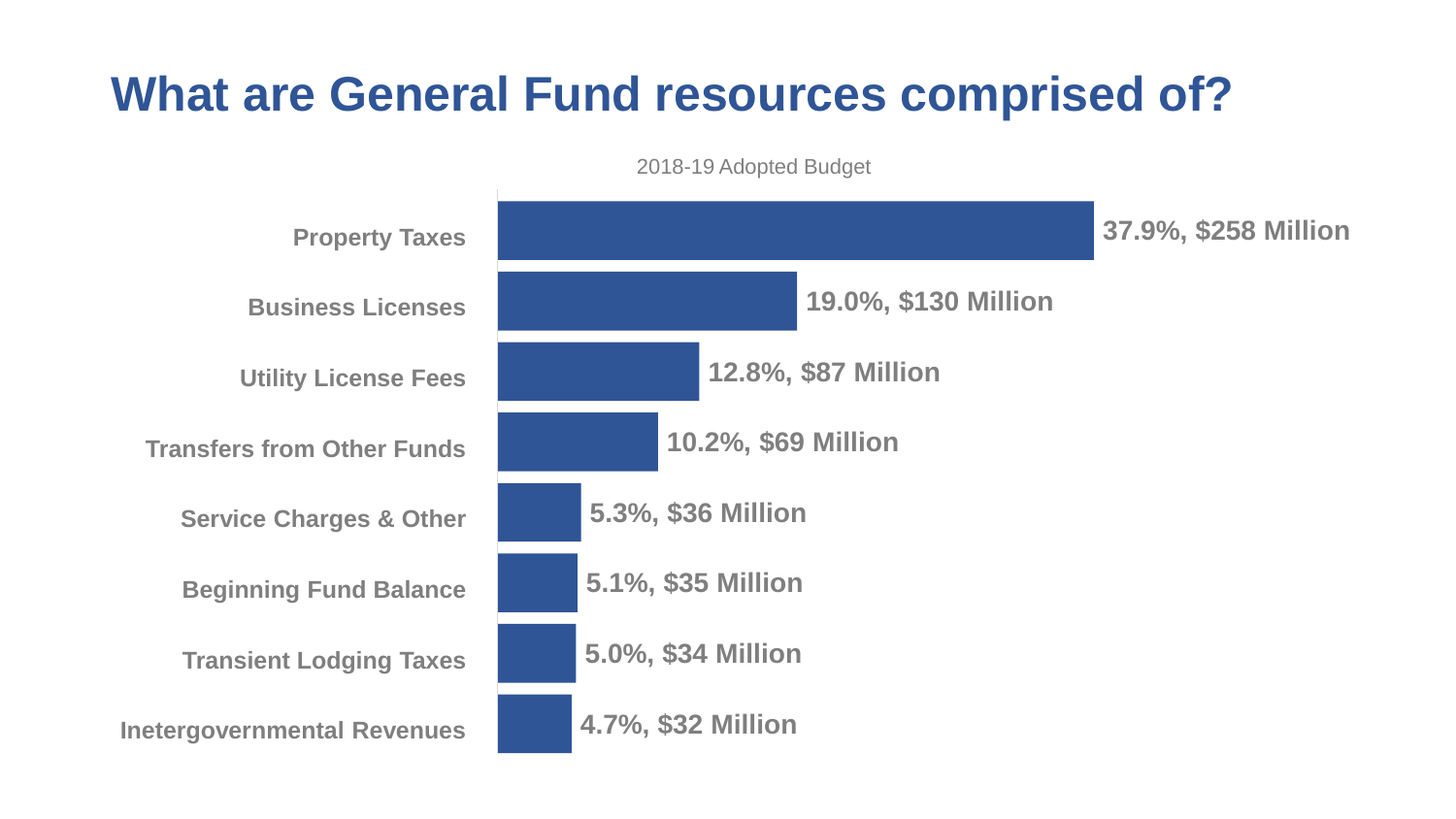### **What does the City spend its General Fund on?**

2018-19 Adopted Budget

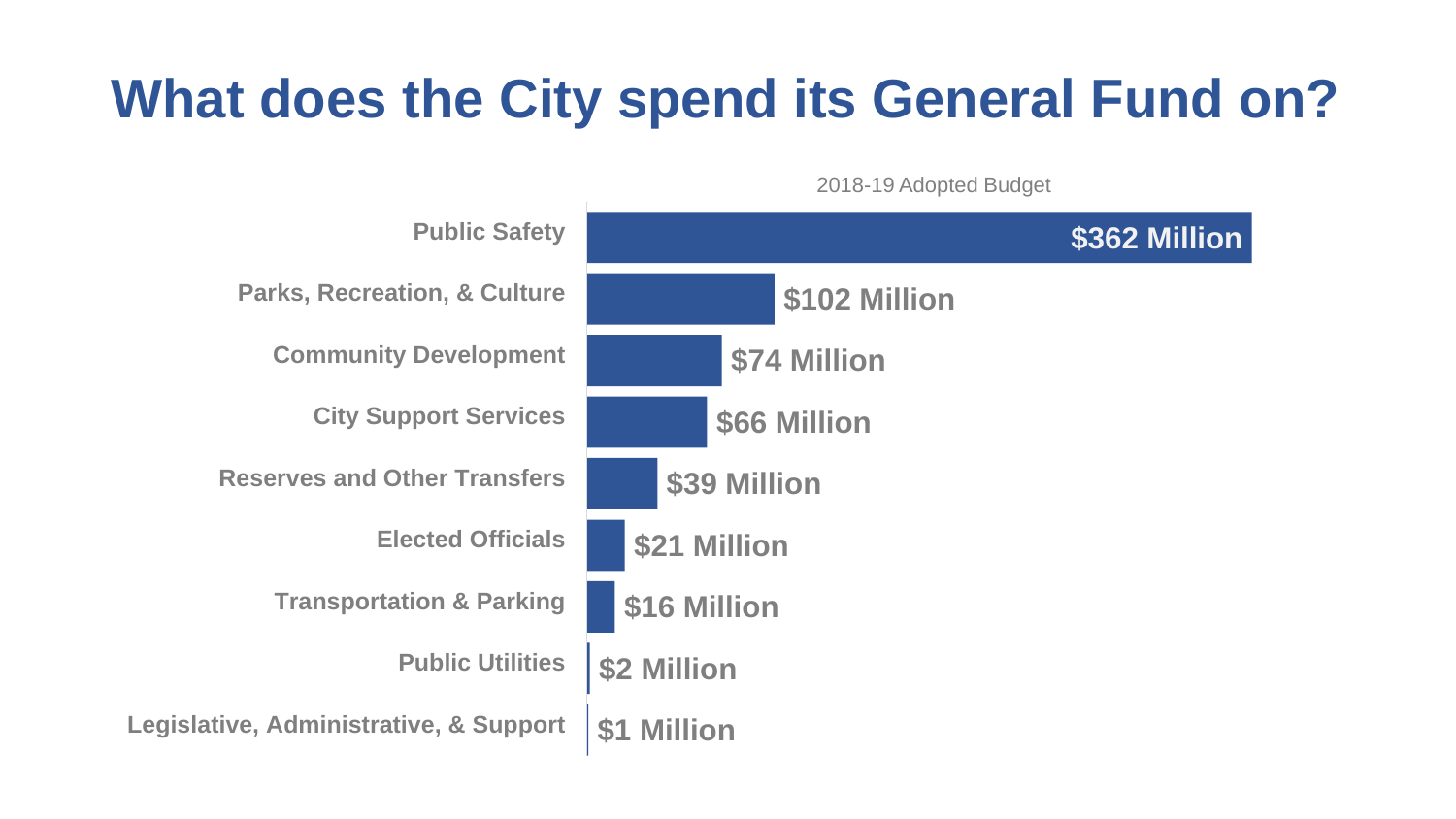## **General Fund Forecast**

Available New

**Ongoing Funding** 

**\$1.7 million**

Available New

**One-Time Funding \$14.0 million**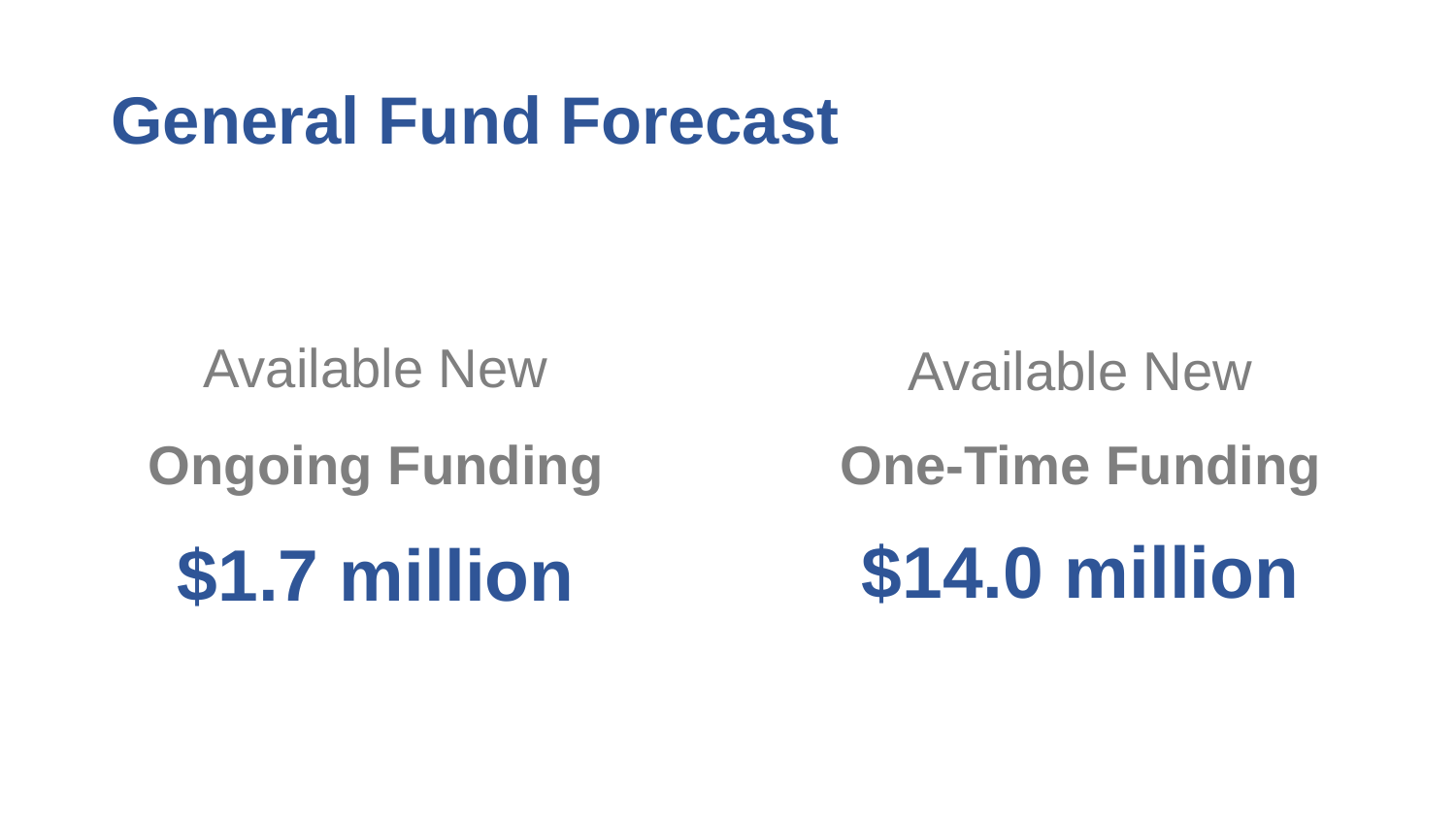## **General Fund Forecast**

#### **Significant Changes since April**

#### **Local Economic Highlights**

- Minor changes to revenue and expense forecasts
- Increased forecast for business license taxes to reflect higher tax rate
- Higher inflation-related forecasts, but slightly lower forecast for PERS related expenses
- Home prices and rent growth abating, some turning negative
- Local unemployment rate remains near record low
- Local construction pipeline drying up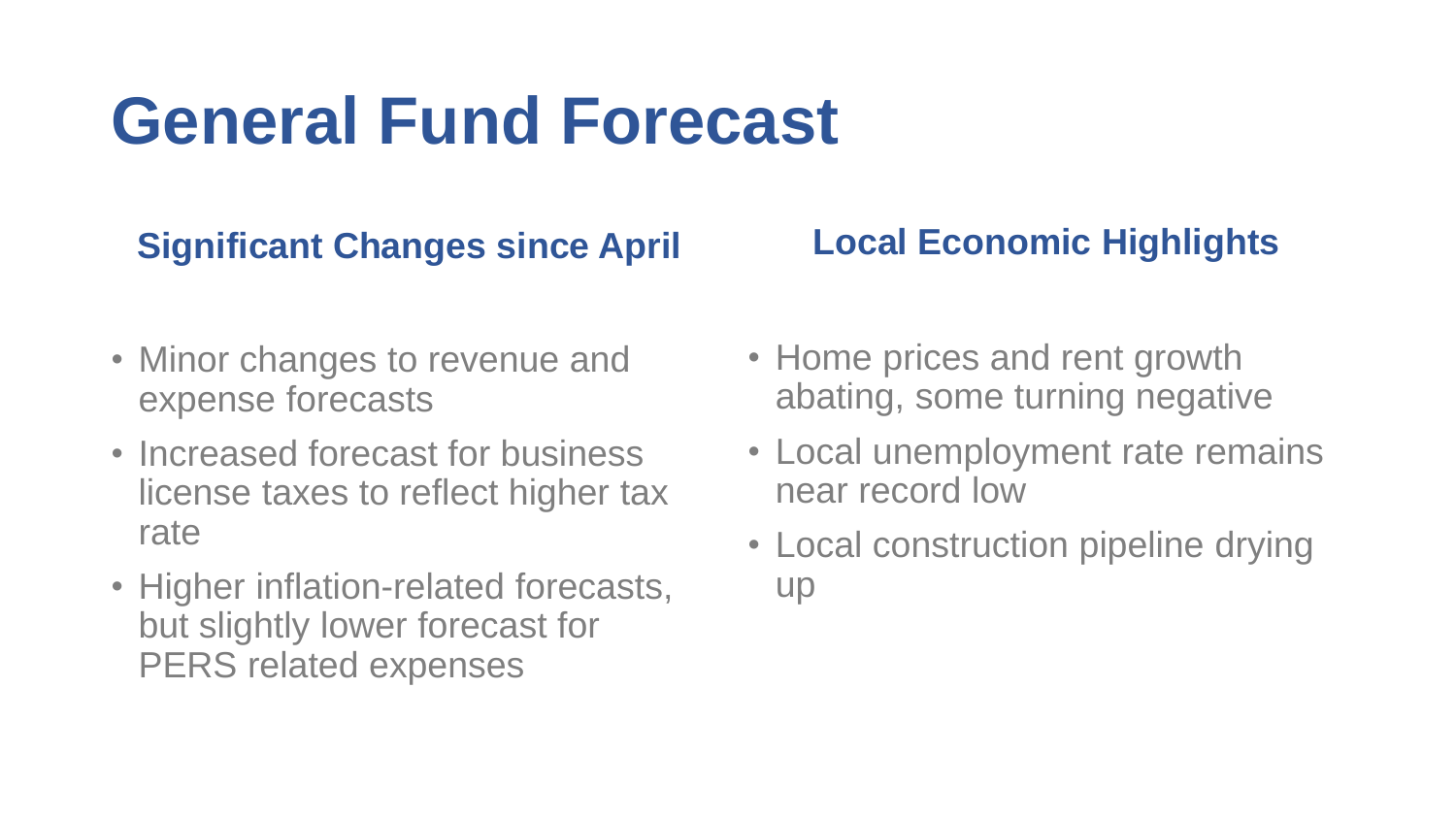## **Budget Guidance**

### **General Fund Bureaus** will only be given **99%** of their Current Appropriation Level in Fiscal Year 2019-20.



#### **Example** with **No Cut Issued CAL minus 1% Guidance**

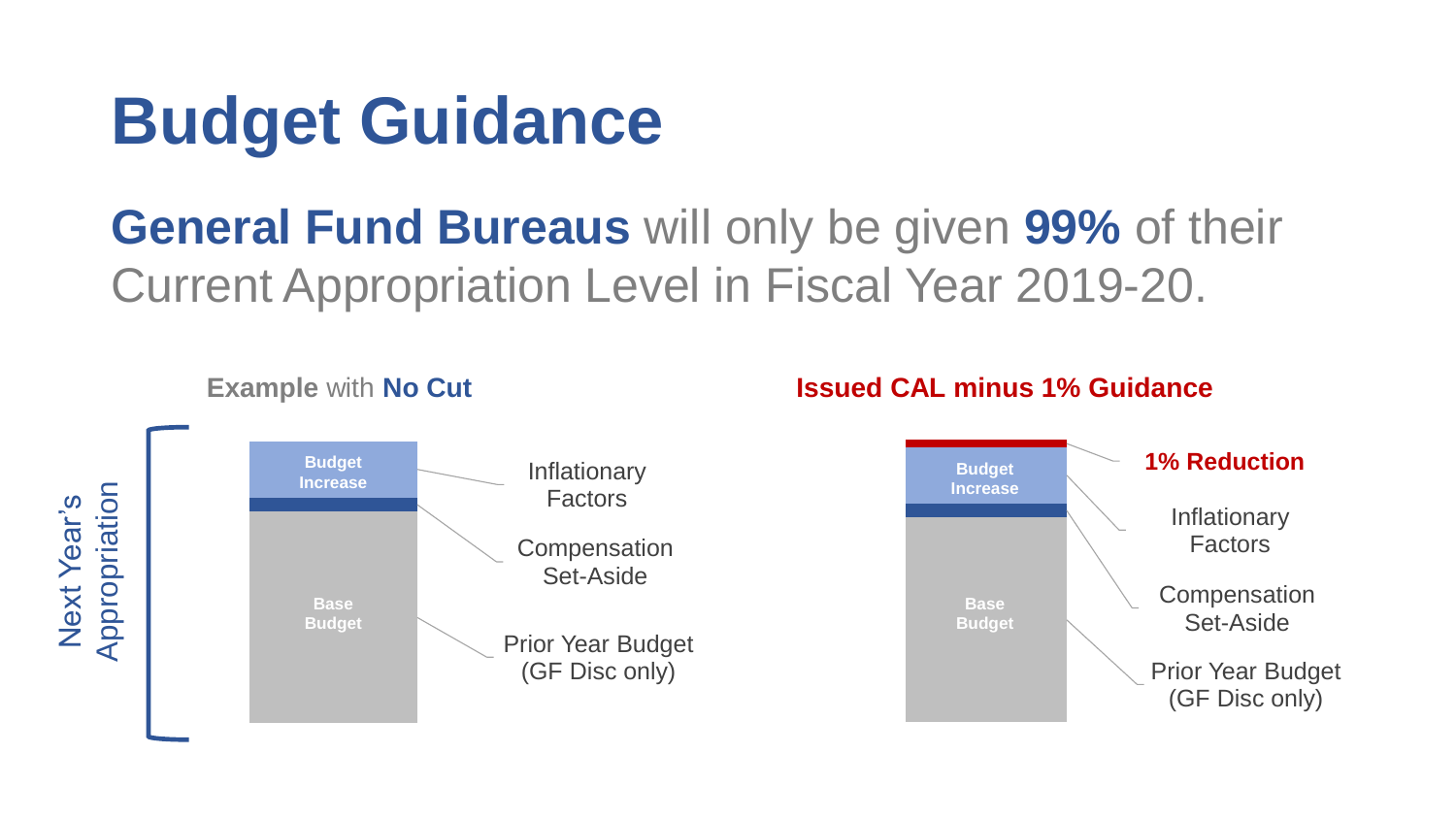## **Budget Guidance**

**Utility Fund Bureaus** will propose budgets that align with prior years' combined forecasted rate increase In Fiscal Year 2019-20

**Internal Service Funds** should limit the growth of its target rate budget to inflationary increases, less 1%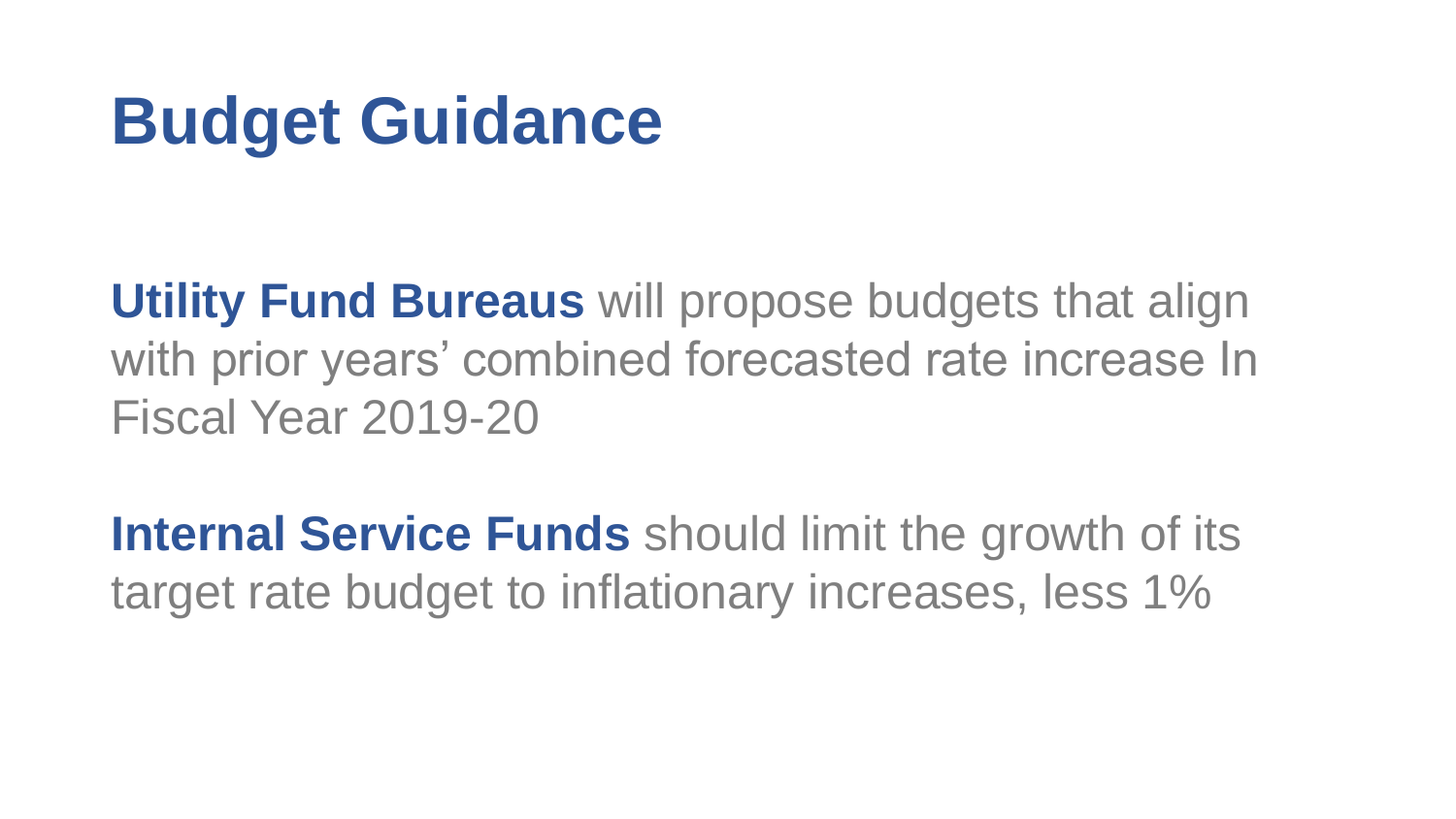## **Budget Process**

Bureaus will develop their budgets in a **Program Offer** format beginning in Fiscal Year 2019-20.

**Program offers** combine **program descriptions**, **budget**, and **performance data** for a set of services into a brief and concise document.

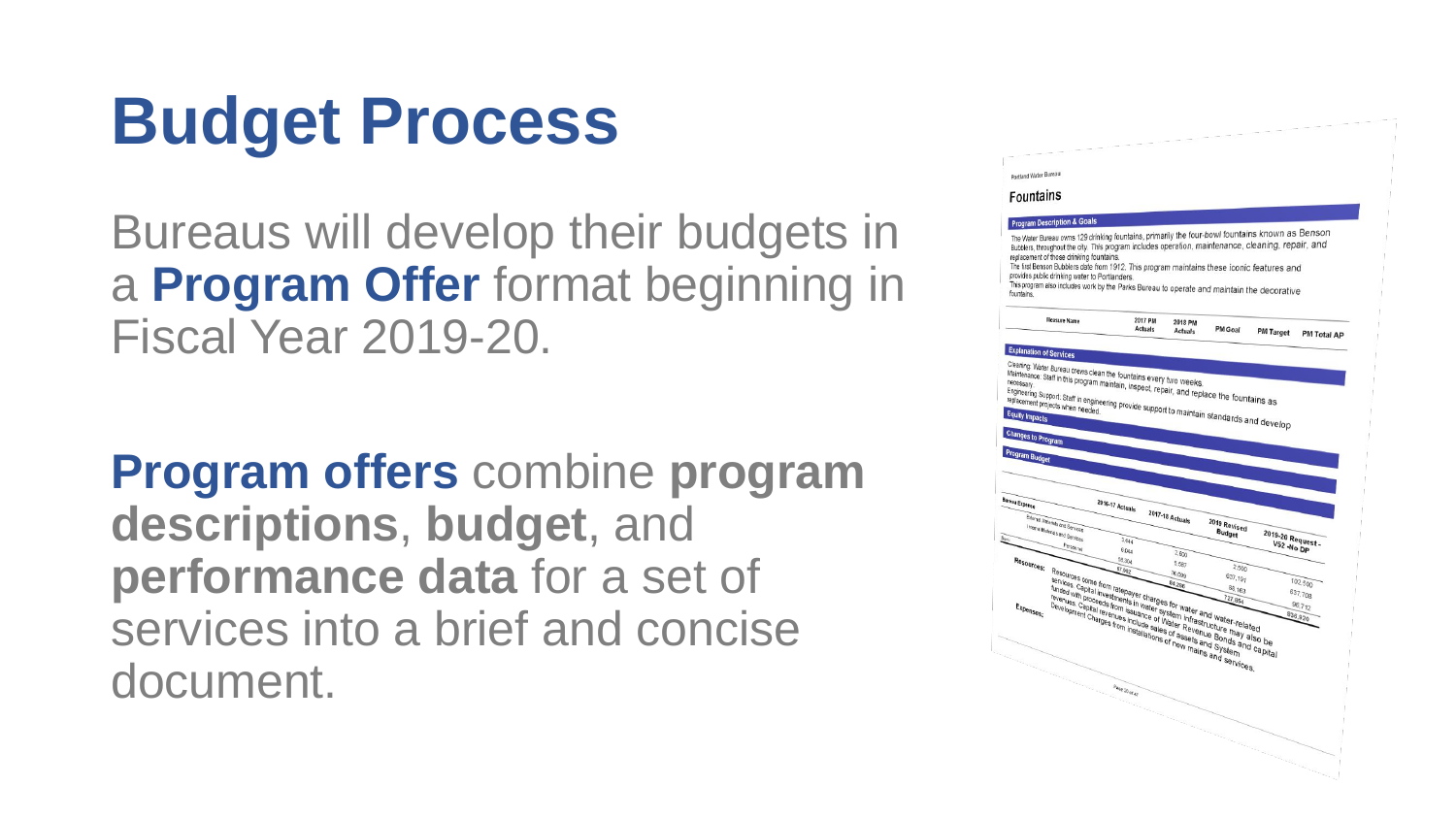## **Directions to Develop**

- Beginning in FY 2019-20, **all decision packages must be requested and explicitly authorized by a member of Council.**
- The **Direction to Develop** process is intended to **highlight** the highest priority areas for Council's focus; **increase** the predictability of the budget process, and; **maximize** the value of limited bureau staff time.



DATE: January 7, 2019

- Kia Selley, Interim-Director Portland Parks & Recreation TO: Jessica Kinard, Interim-Director City Budget Office
- $CC:$ Claudio Campuzano, Portland Parks & Recreation<br>Asha Bellduboset City Budoet OC Asha Bellduboset, City Budget Office

FROM: Commissioner Nick Fish  $N$ 

ISSUE TITLE: Major Maintenance

ISSUING DIRECTION: Unanimous City Council vote in FY 2018-19 Budget<br>Fish with additional direction from Corea Committee in FY 2018-19 Budget<br>Process, with additional direction from Commissioner BUREAU DIRECTED: Portland Parks & Recreation (PP&R)

ISSUE OVERVIEW AND DESIRED GOAL/OUTCOME:<br>In the FY 2018-19 Adons . .

In the FY 2018-19 AND DESIRED GOAL/OUTCOME:<br>
"\$450 million, Council directed Portland Parks and Recreation to request.<br>
"Saso million, Council directed Portland Parks and Recreation to request.<br>
Process unsil of \$500,000 the FY 2018-19 Adopted Budget, due to a major maintenance funding got<br>
"\$450 million, Council directed Portland Parks and Recreation to request:<br>
"ongoing funding of \$500,000 for major maintenance funding got<br>
process unti "ongoing funding of \$500,000 for major maintenance funding gap of<br>process until a level of funding of stop,000 for major maintenance needs in each budget<br>the bureau's regular, scheduled is achieved that is sufficient for a omgoing funding of \$500,000 for all the Recreation to request:<br>the bureau's regular, scheduled major maintenance needs in each budge<br>the bureau's regular, scheduled major maintenance needs in each budge<br>make the determinat rocussimiti a level of funding is analog maintenance needs, counter the bureau's regular, scheduled major maintenance needs in each bua<br>make the determination each year whether that is sufficient for addressing<br>allocation make the determination each pear whether to fund the first script<br>and the determination each year whether to fund the sufficient for add<br>allocation with new or realigned resources, performance needs. Council<br>shall use this """ en determination each year whether to further for addressing<br>shall use this funding to address may be the function with new or realigned resources. Portind this additional<br>shall use this funding to address major mainte since this funding to address major maintenance needs. Council<br>stall use this funding to address major maintenance needs. Council<br>current annual appropriation. This funding to address major maintenance needs in addring<br>str Frame this funding to address major maintenance and this additional<br>strategies in addressing the bureau's major maintenance needs in addressing<br>internal reallocation of resources. This funding should complement ddittion<br>Ge strategies in address major maintenance needs in addressing the strategies in addressing the bureau's major maintenance needs in addition to its internal reallocation of resources, the divesting theories of  $\epsilon$  and  $\epsilon$  i

suategies in addressing the bureau's maintenance needs in Recreation<br>internal reallocation of resources, the divestment of manifold to General Obligation for<br>Seneral Obligation bonds,"<br> $\frac{1}{2}$ <br> $\frac{1}{2}$ <br> $\frac{1}{2}$ <br> $\frac{1}{$ 1221 SW Fourth Avenue + Portland, Oregon 97204-1998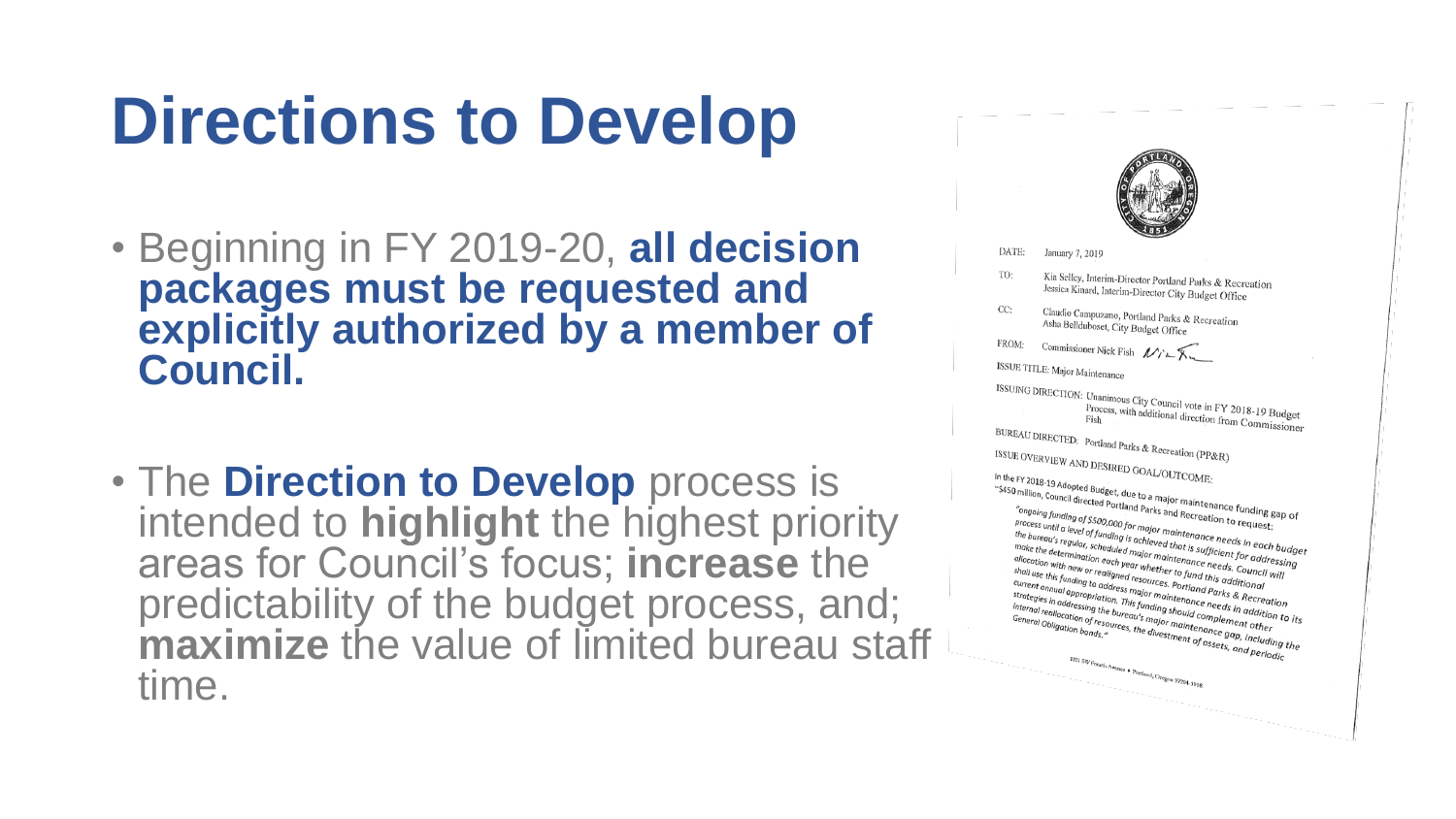## **Budget Calendar**